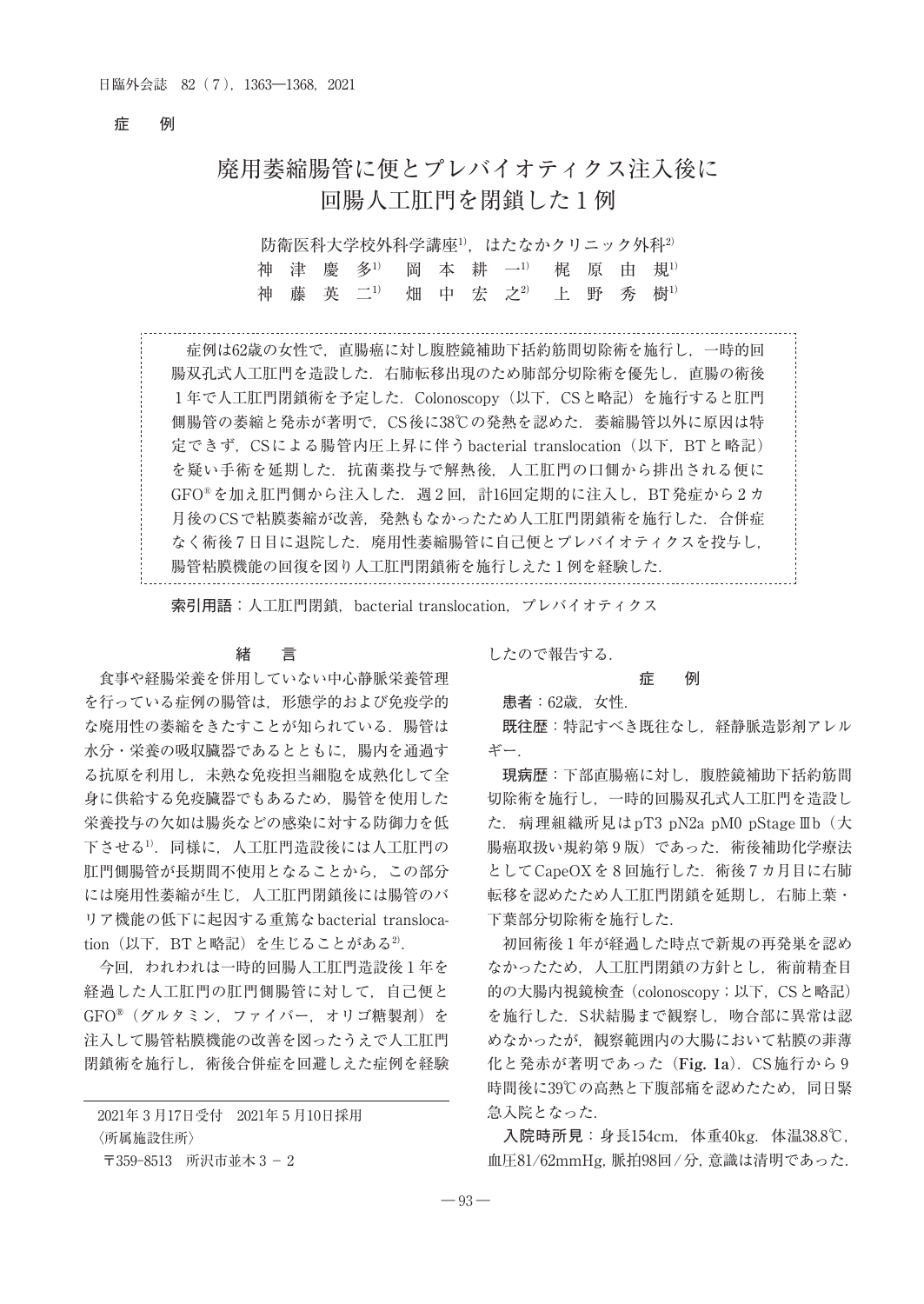

**Fig. 1** : Colonoscopic findings 1 year after laparoscopy-assisted intersphincteric resection show mucosal atrophy and redness in the colon(**a**). Mucosal atrophy and redness of the colon are improved on colonoscopy after injection of feces and GFO® for the anal side of the ileostomy(**b**).

腹部は平坦で軟らかかったものの,下腹部に圧痛を認 めた.腹膜刺激症状は明らかでなかった.血液検査は 白血球数15,000/μL,CRP 0.4mg/dLと炎症反応上昇 を認めたが急性期DIC基準は満たさなかった(**Table 1**).腹部CTでは,造影剤アレルギーの既往があるた め造影は行わなかったが,特記すべき所見はなく, free airや腹水も存在しなかった.

入院後経過:CS施行直後の発熱と腹部所見から, CS操作に伴う消化管穿孔を疑った.しかし,CTでは 積極的に疑う所見に乏しく,他の発熱源や症状の原因 も特定できなかった.そのため,人工肛門の肛門側腸 管の萎縮と送気による腸管内圧の上昇がBTを惹起し た可能性を疑った.人工肛門閉鎖手術を延期しCMZ を 2g/日の投与で保存的治療を開始したところ解熱, 腹部所見および炎症反応の改善を認めたため、CS後 10日で退院とした.血液培養検査の結果は陰性であっ た.

退院後経過:このまま人工肛門閉鎖を行った場合, 萎縮した腸管に便や腸液が流れ込んでくるため, BT の再燃が懸念された.そこで,人工肛門パウチ内の自 己便を約100mL回収し,15gのGFO®と共に人工肛門 の肛門側腸管へとネラトンカテーテルを用いて投与す ることで腸管萎縮の改善を試みた. 定期的な投与の後 に,改善効果を確認して人工肛門閉鎖術を実施する方 針とした. 近医の外来で週2回の頻度で8週間, 計16 回の投与を行ったところ,BTを発症した 2 カ月後に 施行したCSでは粘膜の菲薄化や発赤といった萎縮所 見は改善しており,CS後の発熱も認めなかった(**Fig. 1b**).初回手術から 1 年 2 カ月後,人工肛門閉鎖術を 施行した.術後は合併症を認めず経過し,術後 7 日目 に退院となった.切除検体の肛門側腸管粘膜は,口側

| Total bilirubin | $1.69 \text{ mg/dL}$ | White blood cells | $15,000 \mu L$              |
|-----------------|----------------------|-------------------|-----------------------------|
| AST             | $31$ IU/L            | Hemoglobin        | $9.7 \text{ g/dL}$          |
| ALT             | 14 IU/L              | Hematocrit        | 29.3 %                      |
| Total protein   | $6.3$ g/dL           | Platelets         | $17.9 \times 10^{4}/ \mu L$ |
| Albumin         | $3.7 \text{ g/dL}$   | PT-INR            | 1.1                         |
| Amylase         | $125$ U/L            | <b>APTT</b>       | $29.1 \text{ sec}$ (INR)    |
| Na              | $138 \text{ mmol/L}$ | <b>FDP</b>        | 21 $\mu$ g/mL               |
| K               | $3.4 \text{ mmol/L}$ | Creatinine        | $0.6 \text{ mg/dL}$         |
| <sup>C1</sup>   | $107 \text{ mmol/L}$ | <b>CRP</b>        | $0.4 \text{ mg/dL}$         |
|                 |                      |                   |                             |

Table 1 Results of blood tests

a  $\overline{h}$ 

AST : aspartate aminotransferase, ALT : alanine aminotransferase, BUN : blood urea nitrogen, PT : prothrombin time, APTT : activated partial thromboplastin time, FDP : fibrin degradation products, INR: international normalized ratio.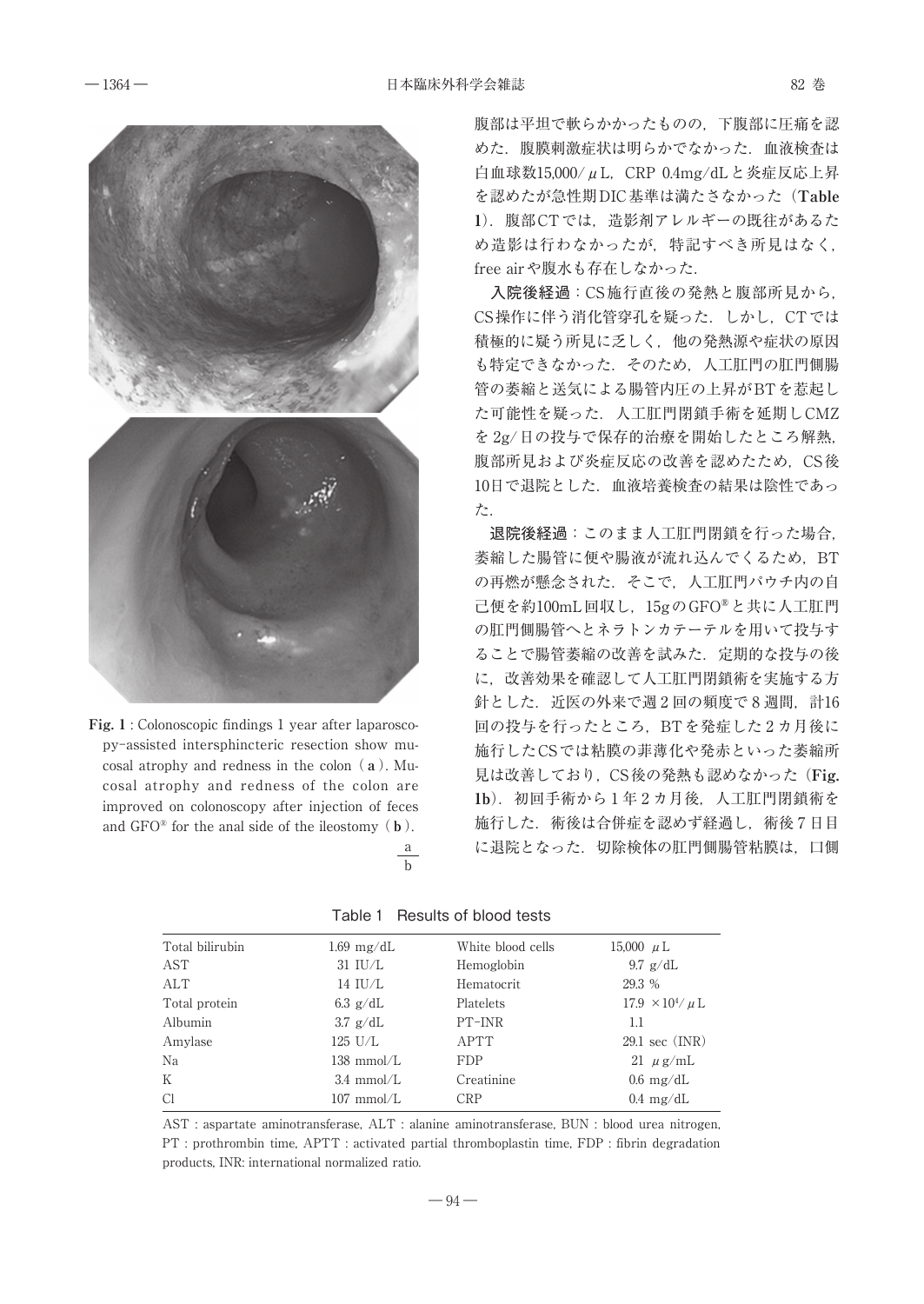粘膜に比して若干の萎縮を認めるが、 絨毛高や密度は 保たれていた(**Fig. 2**).

 現在,患者は人工肛門閉鎖術後 1 年 2 カ月が経過し 全身状態は良好であり,残肺再発に対する化学療法を 継続中である.

#### 考 察

 下部直腸癌や潰瘍性大腸炎手術など肛門近傍での消 化管吻合となる手術において,一時的人工肛門を造設



Fig. 2: Resected specimen of the ileostomy. The right side is the oral side of the ileostomy  $(a)$ . Hematoxylin-eosin staining of the specimen. Analsideandoralsideoftheileostomy(**b**, **c**: respectively). b

する機会は多い.国内において,大腸癌研究会主導の プロジェクト研究「低位前方切除術における一時的人 工肛門造設に関する多施設共同前向き観察研究」が実 施された.その結果,一時的な人工肛門造設は,縫合 不全発症による全身的な悪影響を緩和し,緊急での再 手術の頻度を有意に減らすことが示された3). 一方, 人工肛門閉鎖術は比較的低侵襲な手術ながら,創感染 や縫合不全などの術後合併症発生率は少なくな い4)~6).人工肛門閉鎖術後のBTの報告は散見され, 医学中央雑誌(1964年~2017年)で「人工肛門閉鎖」 「bacterial translocation」をキーワードに検索しえた 本邦における2報告4例(会議録除く)と本症例につ いて**Table 2**に示す7)8).術前の精査で生じた報告は本 症例のみであった.発症時期は79日から339日と一定 の傾向はなく,造設後から最も期間の短い症例でも敗 血症性ショックをきたしており,期間と臨床経過の間 に相関を認めなかった.いずれの症例でも経静脈的抗 菌薬投与を主として 3 例でGFO®を投与されていた. 最終的には全症例軽快退院していたが, 2 例では 1 カ 月を超える長期経過となっていた.

 人工肛門閉鎖術後のBTの頻度は,BTの診断が難 しいためか,人工肛門閉鎖の周術期合併症に関しての reviewにおいてBTに関する記載はない5). 国内では, 久保らが人工肛門閉鎖術を施行した50例のうち6%に あたる 3 例にBTを生じたと報告している8).当科で は,造設から閉鎖まで平均198日経過した人工肛門閉 鎖112例での検討で、術後に感染源不明の敗血症でBT を疑った症例は7%に認めた. しかし、BTは腸内細 菌やエンドトキシンが腸管壁を通過し正常な生体組織 に移行する状態と定義されるものの,直接的診断には 腸間膜リンパ節や門脈血から腸内細菌を培養すること が必要とされ,臨床的に確定診断を行うことは難しく, 血液培養結果などから間接的に診断せざるを得ないこ とが多い<sup>9)10)</sup>. そのため. 診断のついていないBTが 潜在的に存在し,実際の頻度は既報より高い可能性が ある.

 BTの発生には腸内細菌の異常増殖,宿主の免疫低 下, 腸粘膜の透過性亢進が関わるとされる1011). 双孔 式回腸人工肛門の肛門側腸管では,便が通過しないた め,経口的な栄養摂取を実施しているにも関わらず形 態学的な萎縮と免疫担当細胞の減少を呈し,過去の当 科の検討では,これらと人工肛門閉鎖術後の感染性合 併症発症頻度との間には有意な相関が認められた2). 本症例においては,人工肛門閉鎖術前であったが,

 $\rm c$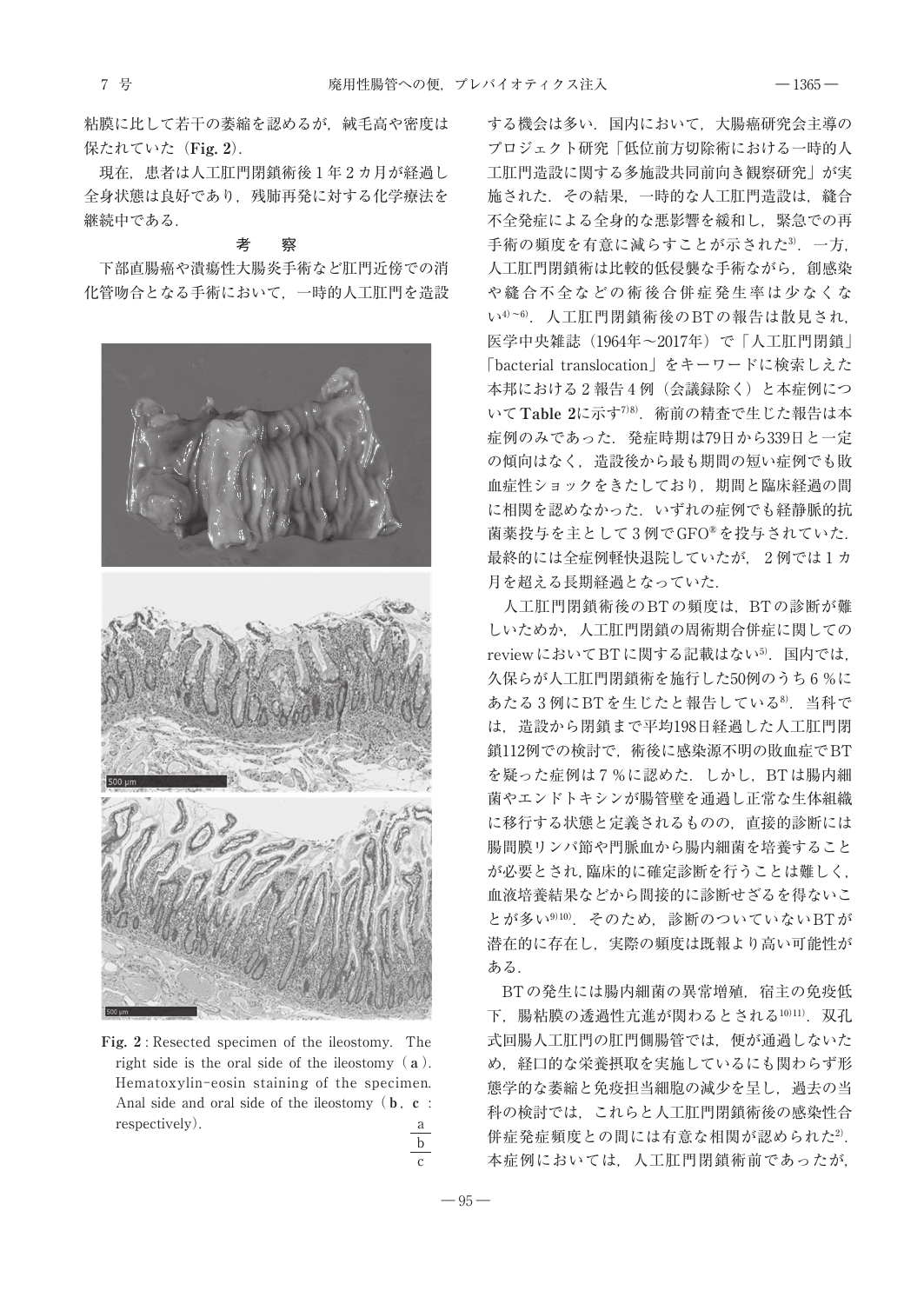Table 2 Past reports and the present report on bacterial translocation after colostomy

| No. | Author                | Year | Age<br>(y) | Sex    | Period after stoma<br>construction | Time of onset  | Symptoms              | Treatment                                       | Outcome | Period of<br>hospitalization<br>(days) |
|-----|-----------------------|------|------------|--------|------------------------------------|----------------|-----------------------|-------------------------------------------------|---------|----------------------------------------|
|     | Fushiki <sup>7)</sup> | 2014 | 61         | Female | 3 months                           | After surgery  | Septic shock          | Antibacterial drug, PMX+DHP,<br>GFO, probiotics | alive   | 48                                     |
| 2   | Kubo <sup>8</sup>     | 2016 | 33         | Female | 79 days                            | After surgery  | Fever, SIRS           | Antibacterial drug, GFO                         | alive   | 67                                     |
| 3   | Kubo <sup>8</sup>     | 2016 | 44         | Male   | 221 days                           | After surgery  | Fever                 | Antibacterial drug                              | alive   | 24                                     |
| 4   | Kubo <sup>8</sup>     | 2016 | 70         | Female | 336 days                           | After surgery  | Fever, diarrhea       | Antibacterial drug                              | alive   | 10                                     |
| 5.  | Present case          | 2021 | 62         | Female | 339 days                           | Before surgery | Fever, abdominal pain | Antibacterial drug. GFO.<br>injection of feces  | alive   | 10                                     |

Abbreviations : SIRS : systemic inflammatory response syndrome, PMX-DHP : polymyxin B-immobilized fiber column-direct hemoperfusion.

CSによる萎縮腸管の内圧上昇がBTを誘発した可能 性があると考えられた.人工肛門造設後に長期間が経 過し,肛門側腸管の萎縮が予想される症例においては, 人工肛門閉鎖前のBT予防の対策が必要と考えられ る.本症例においては,人工肛門閉鎖術前の内視鏡検 査を契機にBTを発症したことから,人工肛門閉鎖術 後の再燃が強く懸念された.このため,術前に腸内細 菌叢の正常化と形態学的・免疫学的な萎縮の改善を図 ることを期待して,自己便とGFO®の肛門側腸管への 投与を行い、術後には合併症を発症しなかった.

 Clostridium difficile感染症治療においては,腸内細 菌叢の多様性の回復に便移植が有用であるとされてい る12). 小児外科領域においては、人工肛門閉鎖前に人 工肛門から排泄された腸液を肛門側腸管へ注入する手 技(以下,便注入と略記)による肛門側腸管の報告が 散見され,今回の治療方針決定にあたり参考とした. 一方,成人の人工肛門閉鎖にあたっての便注入につい て は, 医 学 中 央 雑 誌(1964年 ~2017年 ) お よ び PubMed (1950年~2017年)で「人工肛門閉鎖」「便 注入 or 便移植」,「stoma closure」「fecal transplantation」をキーワードとして検索した限り報告はない (会議録除く)13)~15).自己便注入に関するエビデンス はないものの,ドナーの選択や保存に問題がある便移 植と異なり簡便で安価な治療法である.

 GFO®はグルタミン,水溶性食物繊維,オリゴ糖を 含んだプレバイオティクス製剤である. グルタミンは 特に小腸粘膜の主要なエレルギー源となり,腸管免疫 能を改善する16)17). 水溶性食物繊維やオリゴ糖は腸内 細菌の代謝を受け,大腸粘膜上皮細胞のエネルギー源 となり大腸粘膜萎縮に対し有効であると報告のある短 鎖脂肪酸を産生する18199. バイオティクスの術前投与 が腸内細菌叢の正常化に働き,術後感染症を減少させ ることも報告されている13).

 本症例では,自己便とプレバイオティクスである GFO®の投与を実施した.しかし,肛門側腸管の萎縮 が非常に進行している場合には,より安全に萎縮改善 を誘導するために整腸剤のようなプロバイオティクス とGFO®のようなプレバイオティクスを併用したシン バイオティクスを先行させ,その後に自己便投与を行 うことも一法であろう.

 人工肛門造設から閉鎖までの適切な期間については 数カ月以内とするものが多い<sup>20)21)</sup>. しかし, 人工肛門 造設後どれほどの期間が経過した症例に対して,本症 例のような処置を要するかについては不明であり、今 後検討を要する.

#### 結 語

 廃用性萎縮腸管に自己便とプレバイオティクスを投 与して腸管粘膜機能の回復を図ることで,腸管萎縮に 伴う合併症なく人工肛門閉鎖術を施行できた 1 例を経 験した.

利益相反:なし

### 文 献

- 1) Okamoto K, Fukatsu K, Hashiguchi Y, et al : Lack of preoperative enteral nutrition reduces gut-associated lymphoid cell numbers in colon cancer patients : a possible mechanism underlying increased postoperative infectious complications during parenteral nutrition. Ann Surg 2013 ; 258 : 1059-1064
- 2) 岡本耕一, 長谷和生, 小野 聡:栄養療法 コラ ム バクテリアルトランスロケーション 概念の 変遷と最新の考え方.Intensivist 2011; 3 :524  $-529$
- 3) Shiomi A, Ito M, Maeda K, et al : Effects of a diverting stoma on symptomatic anastomotic leak-

 $-96 -$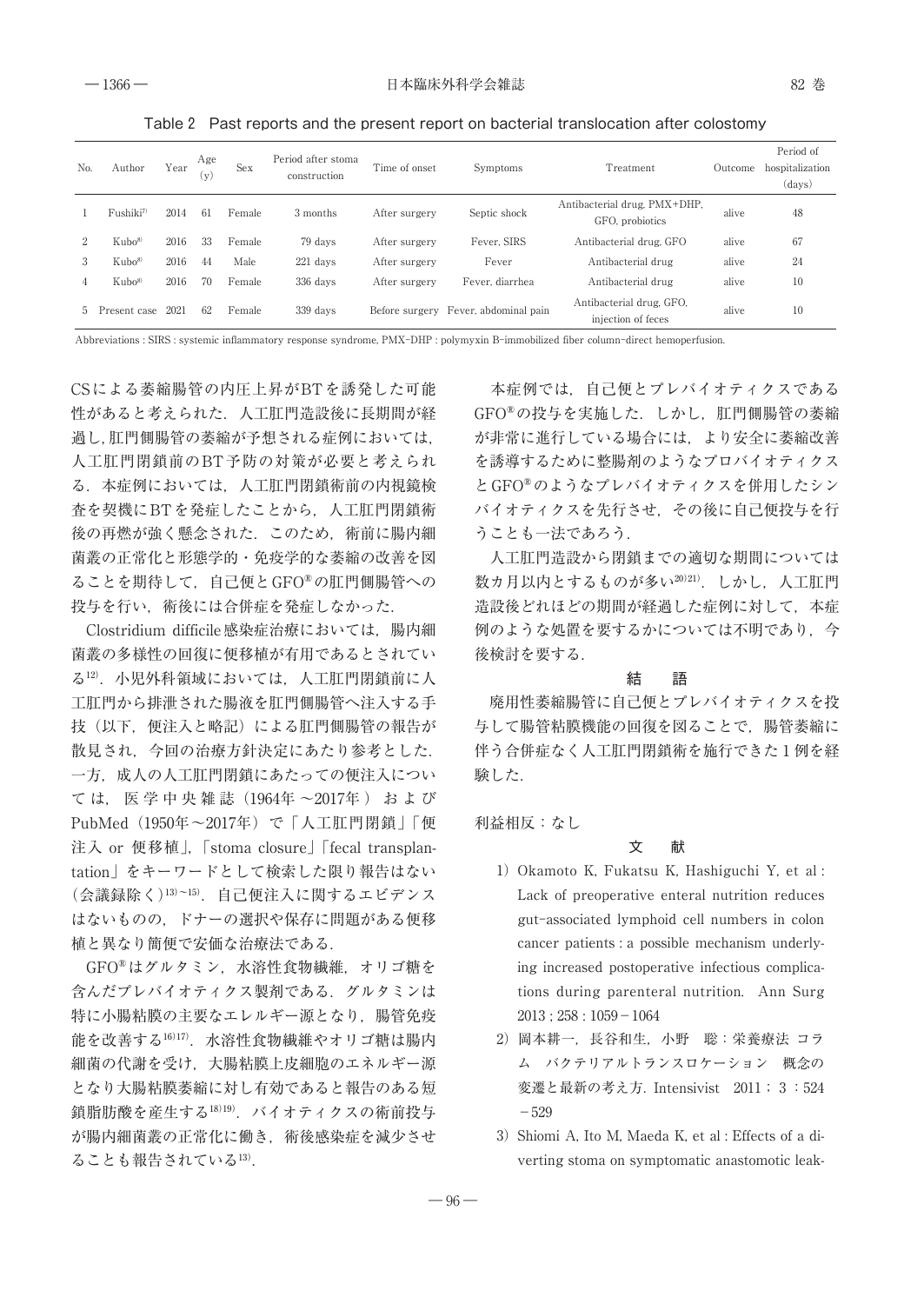age after low anterior resection for rectal cancer : a propensity score matching analysis of 1,014 consecutive patients. J Am Coll Surg  $2015 : 220 : 186 - 194$ 

- 4) Dolan PA, Caldwell FT, Thompson CH, et al : Problems of colostomy closure. Am J Surg 1979 ; 137 : 188-191
- 5) Chow A, Tilney HS, Paraskeva P, et al : The morbidity surrounding reversal of defunctioning ileostomies : a systematic review of 48 studies including 6,107 cases. Int J Colorectal Dis 2009 ; 24 : 711-723
- 6) Sharma A, Deeb AP, Rickles AS, et al : Closure of defunctioning loop ileostomy is associated with considerable morbidity. Colorectal Dis  $2013:15:458-462$
- 7) 伏木麻恵,下山雅朗,遠藤和彦:回腸人工肛門閉 鎖後にBacterial translocationによるものと考え られる敗血症をきたした 1 例.日本大腸肛門病会 誌 2014;67:168-172
- 8) 久保健太郎, 泉谷恵子, 日月亜紀子他: ストーマ 閉鎖術後のBacterial Translocationに関する検討. STOMA 2016;23:10-16
- 9) Berg RD, Owens WE : Inhibition of translocation of viable Escherichia coli from the gastrointestinal tract of mice by bacterial antagonism. Infect Immun 1979 ; 25 : 820-827
- 10) 小野 聡,辻本広紀,山内 明他:特集:bacterial translocationの診断と治療 血中細菌DNA検 出によるbacterial translocationの病態解析の有 用性と問題点.日腹部救急医会誌 2003;23:  $469 - 476$
- 11) 辻本広紀,小野 聡,望月英隆:Septic MOF関 連の話題の病態とその対策Bacterial translocation. ICUとCCU 2005;29:861-867
- 12) van Nood E, Vrieze A, Nieuwdorp M, et al : Duodenal infusion of donor feces for recurrent Clostridium difficile. N Engl J Med 2013 ; 368 :

 $407 - 415$ 

- 13) Al-Harbi K, Walton JM, Gardner V, et al : Mucous fistula refeeding in neonates with short bowel syndrome. J Pediatr Surg 1999 ; 34 : 1100  $-1103$
- 14) 畑田智子,高見澤滋,好沢 克他:小腸ストーマ 閉鎖術前の肛門側腸管使用の有用性の検討.日周 産期・新生児会誌 2017;53:995-998
- 15) Richardson L, Banerjee S, Rabe H : What is the evidence on the practice of mucous fistula refeeding in neonates with short bowel syndrome? J Pediatr Gastroenterol Nutr 2006 ; 43 :  $267 - 270$
- 16) 東口高志,伊藤彰博,二村昭彦他:Glutamine-Fiber-Oligosaccharide (GFO) enteral formula の経静脈栄養実施時における腸粘膜の形態的・機 能的変化に対する効果の実験的研究.外科と代謝・ 栄 2009;43:51-60
- 17) 木下 学,吉村一克,望月英隆他:TPN施行時 のグルタミン (Gln)補充に関する実験的,臨床 的検討 腸粘膜萎縮および腸管壁translocation抑 制効果を中心に.外科と代謝・栄 1991;25: 190-197
- 18) 宇都宮勝之:糞便通過欠如による結腸粘膜萎縮と 結腸内短鎖脂肪酸投与の有用性に関する研究. 外 科と代謝・栄 1995;29:429-438
- 19) Okubo T, Ishihara N, Takahashi H, et al : Effects of Partially Hydrolyzed Guar Gum Intake on Human Intestinal Microflora and Its Metabolism. Biosci Biotechnol Biochem 1994 ; 58 : 1364-1369
- 20) van de Pavoordt HD, Fazio VW, Jagelman DG, et al : The outcome of loop ileostomy closure in 293 cases. Int J Colorectal Dis 1987 ; 2 : 214- 217
- 21) Senapati A, Nicholls RJ, Ritchie JK, et al : Temporary loop ileostomy for restorative proctocolectomy. Br J Surg 1993 ; 80 : 628-630